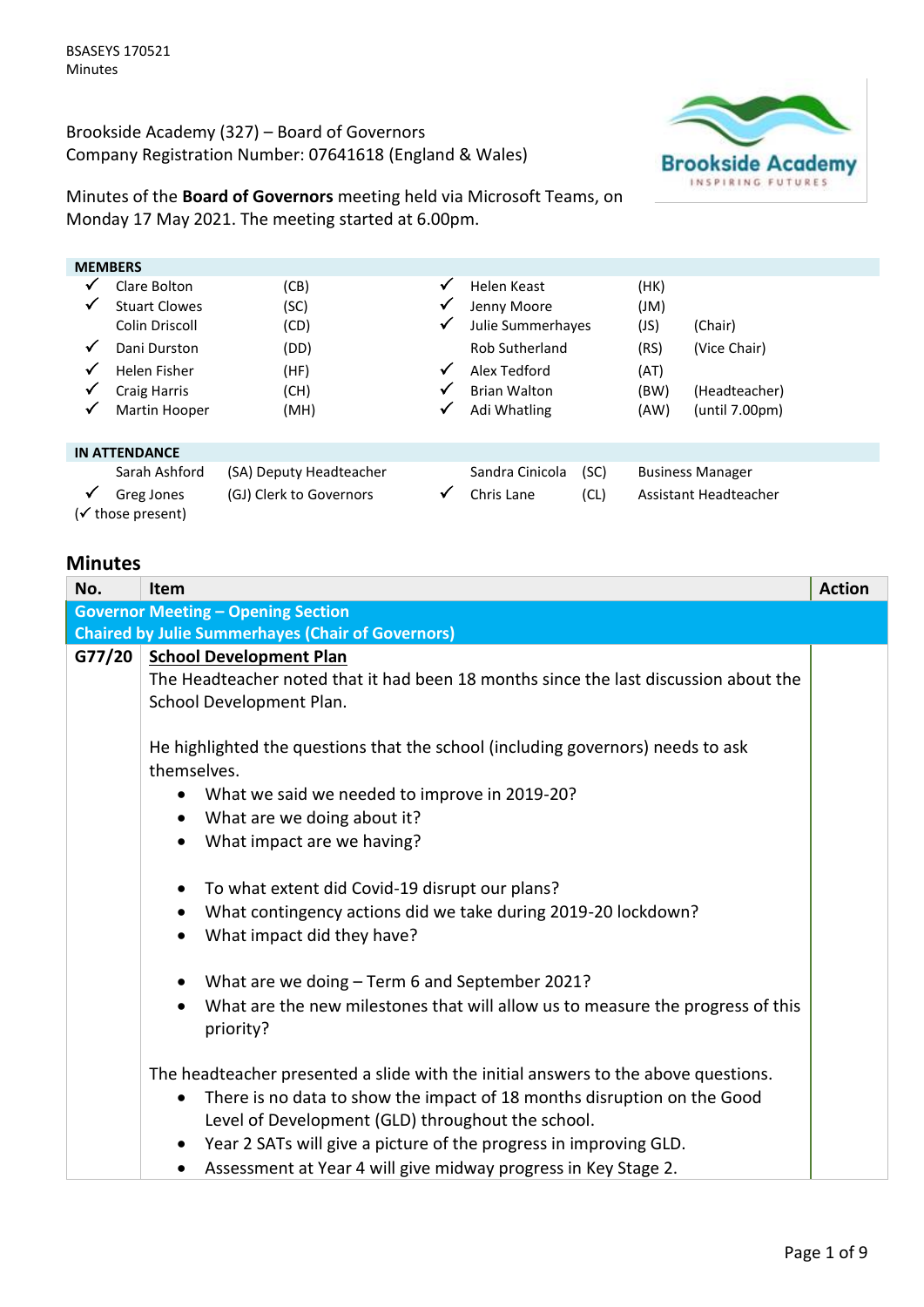| ៴៲៲៲៲៶៲៶៰<br>No. | <b>Item</b>                                                                                                                                                                                                                                                              | <b>Action</b> |
|------------------|--------------------------------------------------------------------------------------------------------------------------------------------------------------------------------------------------------------------------------------------------------------------------|---------------|
|                  | SATs at the end of KS2 will give a final picture of GLD.<br>$\bullet$                                                                                                                                                                                                    |               |
|                  | Carrying out a Self-Evaluation will move the SDP forward and set milestones for<br>curriculum changes.                                                                                                                                                                   |               |
|                  | A Governor asked about the plans to engage with other stakeholders? The draft SDP<br>has been shared with the Executive Leadership Team (ELT) and will then it be shared<br>with other stakeholders.                                                                     |               |
|                  | The SDP session will be in October 2021, date tbc, this will provide governors with an<br>opportunity to discuss and influence the School Development Plan before it's final<br>approval.                                                                                |               |
| G78/20           | <b>Welcome</b>                                                                                                                                                                                                                                                           |               |
|                  | The Chair welcomed everyone to the meeting.                                                                                                                                                                                                                              |               |
|                  | <b>Apologies for absence</b><br>a)<br>Apologies were accepted from Rob Sutherland and Colin Driscoll.                                                                                                                                                                    |               |
|                  | The Clerk advised that with 12 of the 14 Governors present the meeting was<br>quorate.                                                                                                                                                                                   |               |
|                  | b) Declarations of Interest<br>None                                                                                                                                                                                                                                      |               |
| G79/20           | <b>Headteachers Report</b>                                                                                                                                                                                                                                               |               |
|                  | a) Headteachers update<br>The headteacher updated governors on the following areas.<br>Covid-19 update<br>$\bullet$                                                                                                                                                      |               |
|                  | The school does not have any plans to make changes to the requirement<br>for staff to wear masks until 21 June 2021 (at the earliest, at Step 4 of the<br>England Roadmap, depending on Government advice).                                                              |               |
|                  | Safeguarding<br>$\bullet$<br>The Headteacher highlighted the challenges of engaging with external<br>support services and their lack of capacity to meet needs.<br>This has led to an increase in requests for support from the Emotional<br>Literacy Support Assistant. |               |
|                  | Governors discussed the role of the Special Educational Needs Co-<br>Ordinator and noted the lack of cooperation and support from the Local<br>Authority.                                                                                                                |               |
|                  | A Governor asked if the Academy were recording all attempts to contact<br>external support services to protect them from any push-back during an                                                                                                                         |               |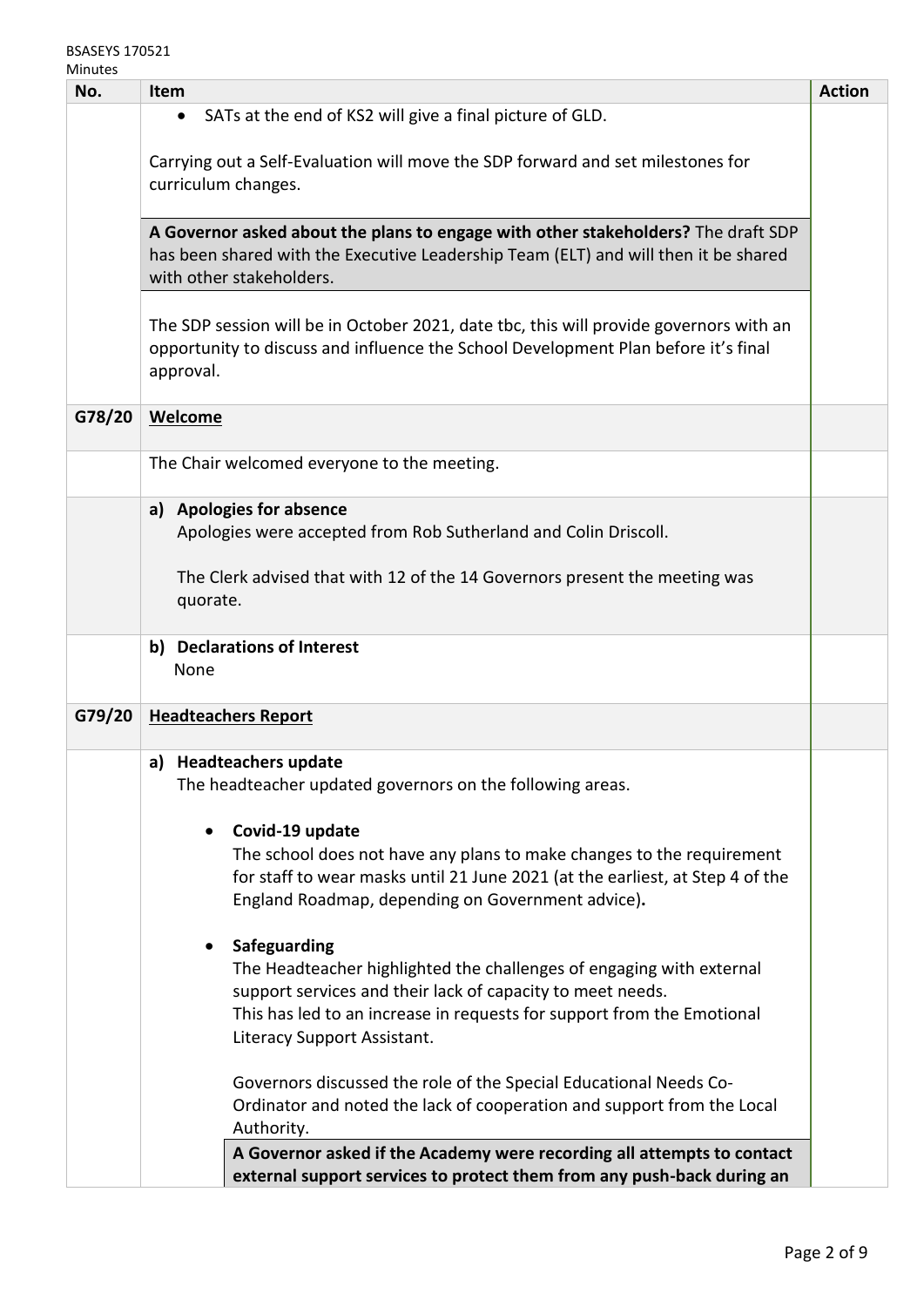| No.         | <b>Action</b><br>Item                                                                                |                                                                                                      |  |
|-------------|------------------------------------------------------------------------------------------------------|------------------------------------------------------------------------------------------------------|--|
|             | <b>OFSTED inspection?</b> Yes - However frustrating this is, all attempts are<br>recorded in C-Poms. |                                                                                                      |  |
|             |                                                                                                      |                                                                                                      |  |
|             |                                                                                                      | <b>Clarks Room</b>                                                                                   |  |
|             |                                                                                                      | Following changes of personnel at Clarks there are now no visits to the                              |  |
|             |                                                                                                      | School and no feedback on the proposal to re-purpose the Clarks Room                                 |  |
|             |                                                                                                      | into a classroom.                                                                                    |  |
|             | The School will proceed with the changes and provide an alternative if /                             |                                                                                                      |  |
|             |                                                                                                      | when it is required.                                                                                 |  |
|             |                                                                                                      |                                                                                                      |  |
|             |                                                                                                      | <b>Specialist, Early Years &amp; Safeguarding (SEYS)</b>                                             |  |
|             |                                                                                                      | <b>Chaired by Clare Bolton (Specialist, Early Years, &amp; Safeguarding Lead)</b>                    |  |
| <b>SEYS</b> |                                                                                                      | <b>Behaviour and Safety</b>                                                                          |  |
| 11/20       |                                                                                                      |                                                                                                      |  |
|             |                                                                                                      | a) Specialist Provision<br>The Assistant Headteacher (Chris Lane) highlighted the main points of the |  |
|             |                                                                                                      | Behaviour report circulated with the papers for this meeting.                                        |  |
|             | $\bullet$                                                                                            | Behaviour data by type                                                                               |  |
|             |                                                                                                      | Years 2, 4, &5 are quite high. These figures include 2 pupils in Specialist                          |  |
|             |                                                                                                      | Provision and 2 children with behaviour issues who have recently joined                              |  |
|             | the school.<br>It was noted that the report will be better once Specialist and Mainstream            |                                                                                                      |  |
|             | data can be reported separately.                                                                     |                                                                                                      |  |
|             |                                                                                                      |                                                                                                      |  |
|             |                                                                                                      | <b>Behaviour data by class</b>                                                                       |  |
|             |                                                                                                      | The Pie chart highlights the classes that have significant behaviour issues,                         |  |
|             |                                                                                                      | but it does not show classes with zero incidents.                                                    |  |
|             |                                                                                                      | It was noted that there were no behaviour issues in Early Years or                                   |  |
|             |                                                                                                      | Hummingbirds.                                                                                        |  |
|             |                                                                                                      |                                                                                                      |  |
|             |                                                                                                      | A Governor asked if the school is recording "low level" behaviour incidents                          |  |
|             |                                                                                                      | to provide evidence for future banding meetings? The reports are very                                |  |
|             |                                                                                                      | detailed and include a narrative of low-level behaviours that can be used in<br>annual reviews.      |  |
|             |                                                                                                      | Near misses are recorded in a separate log.                                                          |  |
|             |                                                                                                      |                                                                                                      |  |
|             |                                                                                                      |                                                                                                      |  |
|             | b) Mainstream                                                                                        |                                                                                                      |  |
|             | See above.                                                                                           |                                                                                                      |  |
|             |                                                                                                      |                                                                                                      |  |
| <b>SEYS</b> | <b>Child Protection</b>                                                                              |                                                                                                      |  |
| 12/20       |                                                                                                      |                                                                                                      |  |
|             | a)                                                                                                   | <b>Safeguarding Governor update</b>                                                                  |  |
|             |                                                                                                      | Stuart Clowes noted that he will be undertaking a check of the Single Central                        |  |
|             | Record after half term.                                                                              |                                                                                                      |  |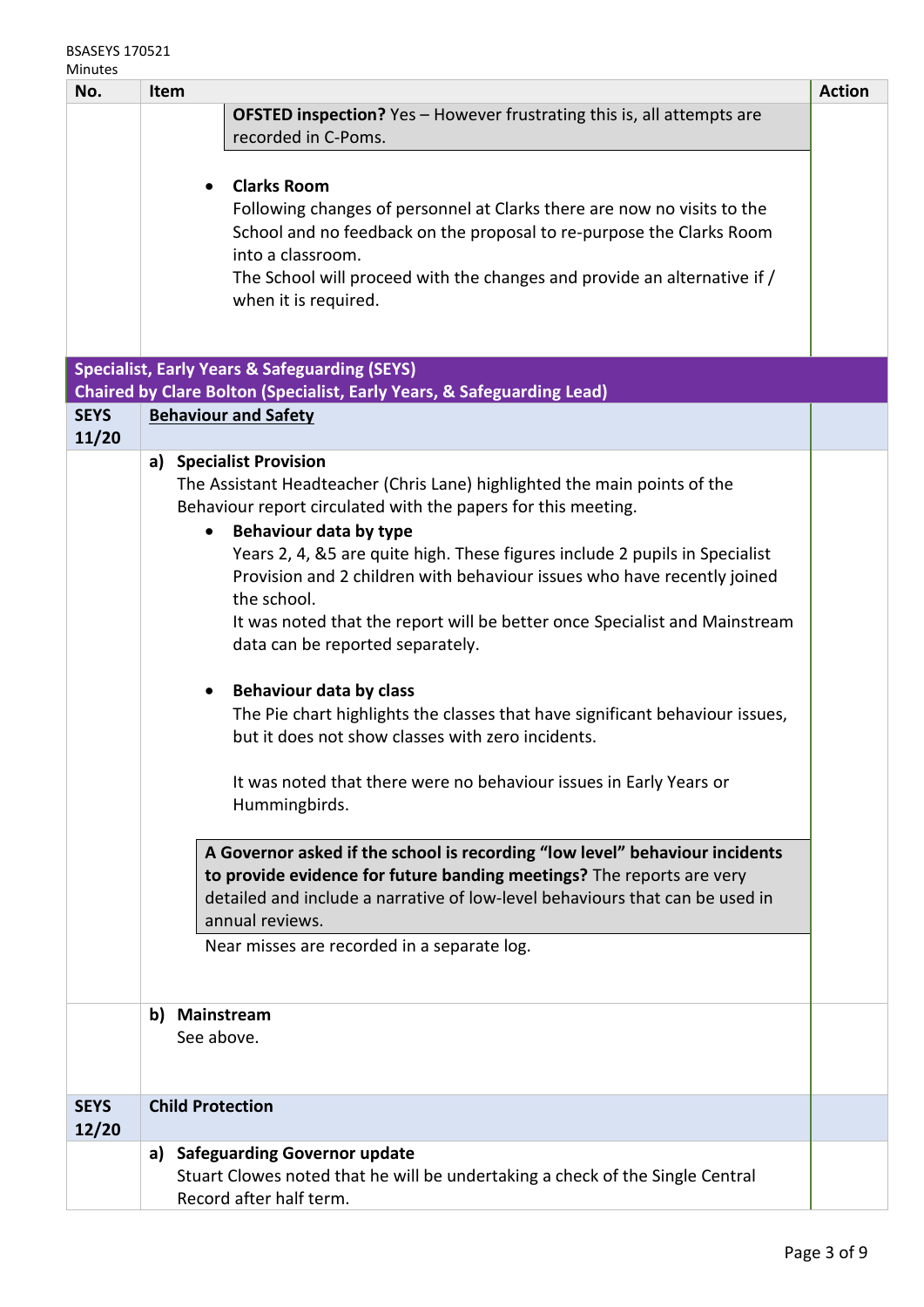## BSASEYS 170521 Minutes

| muutto<br>No. | <b>Item</b>                                                                                                                                                                                                                                                                                                                      | <b>Action</b> |
|---------------|----------------------------------------------------------------------------------------------------------------------------------------------------------------------------------------------------------------------------------------------------------------------------------------------------------------------------------|---------------|
|               |                                                                                                                                                                                                                                                                                                                                  |               |
|               |                                                                                                                                                                                                                                                                                                                                  |               |
| <b>SEYS</b>   | <b>SEND / Specialist Provision</b>                                                                                                                                                                                                                                                                                               |               |
| 13/20         |                                                                                                                                                                                                                                                                                                                                  |               |
|               | <b>Assistant Headteachers Report</b><br>a)                                                                                                                                                                                                                                                                                       |               |
|               | The Assistant Headteacher (Chris Lane) highlighted the main points of his report                                                                                                                                                                                                                                                 |               |
|               | circulated with the papers for this meeting.<br>The Local Authority are placing children in specialist Provision above the<br>$\bullet$                                                                                                                                                                                          |               |
|               | current planned admissions number (40). The School has agreed to                                                                                                                                                                                                                                                                 |               |
|               | increase capacity to 50 next year.                                                                                                                                                                                                                                                                                               |               |
|               | The Local Authority are also forcing schools to take extra pupils in                                                                                                                                                                                                                                                             |               |
|               | mainstream.                                                                                                                                                                                                                                                                                                                      |               |
|               | A Governor asked what the rationale is for increasing the number of                                                                                                                                                                                                                                                              |               |
|               | places to 50? The 3-class year group leaves this year leaving a vacant<br>classroom. There is an option to have extra classes in SP with 6 teachers.                                                                                                                                                                             |               |
|               | There is also an option to increase the mainstream / specialist crossover in                                                                                                                                                                                                                                                     |               |
|               | the Toucans class.                                                                                                                                                                                                                                                                                                               |               |
|               | A Governor asked if the expansion would place extra strain on the Senior                                                                                                                                                                                                                                                         |               |
|               | Leadership Team? The School are not a Behaviour or Social Emotional,                                                                                                                                                                                                                                                             |               |
|               | Mental Health experts and will push back against the Local Authority if                                                                                                                                                                                                                                                          |               |
|               | they try to place these students in the school to avoid extra strain.                                                                                                                                                                                                                                                            |               |
|               | Children are being bussed further distances to place disruptive students in<br>schools.                                                                                                                                                                                                                                          |               |
|               |                                                                                                                                                                                                                                                                                                                                  |               |
|               | A Governor asked if this would pose any operational or strategic risks?                                                                                                                                                                                                                                                          |               |
|               | Operational risks.                                                                                                                                                                                                                                                                                                               |               |
|               | There is a lack of trust between schools and the Local Authority. Who do                                                                                                                                                                                                                                                         |               |
|               | not give enough accurate information about a pupils when trying to place<br>them in a school.                                                                                                                                                                                                                                    |               |
|               |                                                                                                                                                                                                                                                                                                                                  |               |
|               | 7.00pm - Adi Whatling left the meeting.                                                                                                                                                                                                                                                                                          |               |
|               | Trustees discussed the change in the needs of the children being sent to the<br>school with less children who are Specialist / mainstream crossover suitable.<br>They noted that the school had less children applying for mainstream<br>reception places, with the last two years under the Planned Admissions<br>Number of 60. |               |
|               | Staffing - 2 Teachers have been appointed to bring the number of teachers<br>in SP up to 6.<br>The School has appointed an Occupational Therapist for one day a week<br>and a Physiotherapist for half a day a week.                                                                                                             |               |
|               | There is a data point at the end of this term that will provide evidence of<br>the success of the "Toe by Toe" interventions.                                                                                                                                                                                                    |               |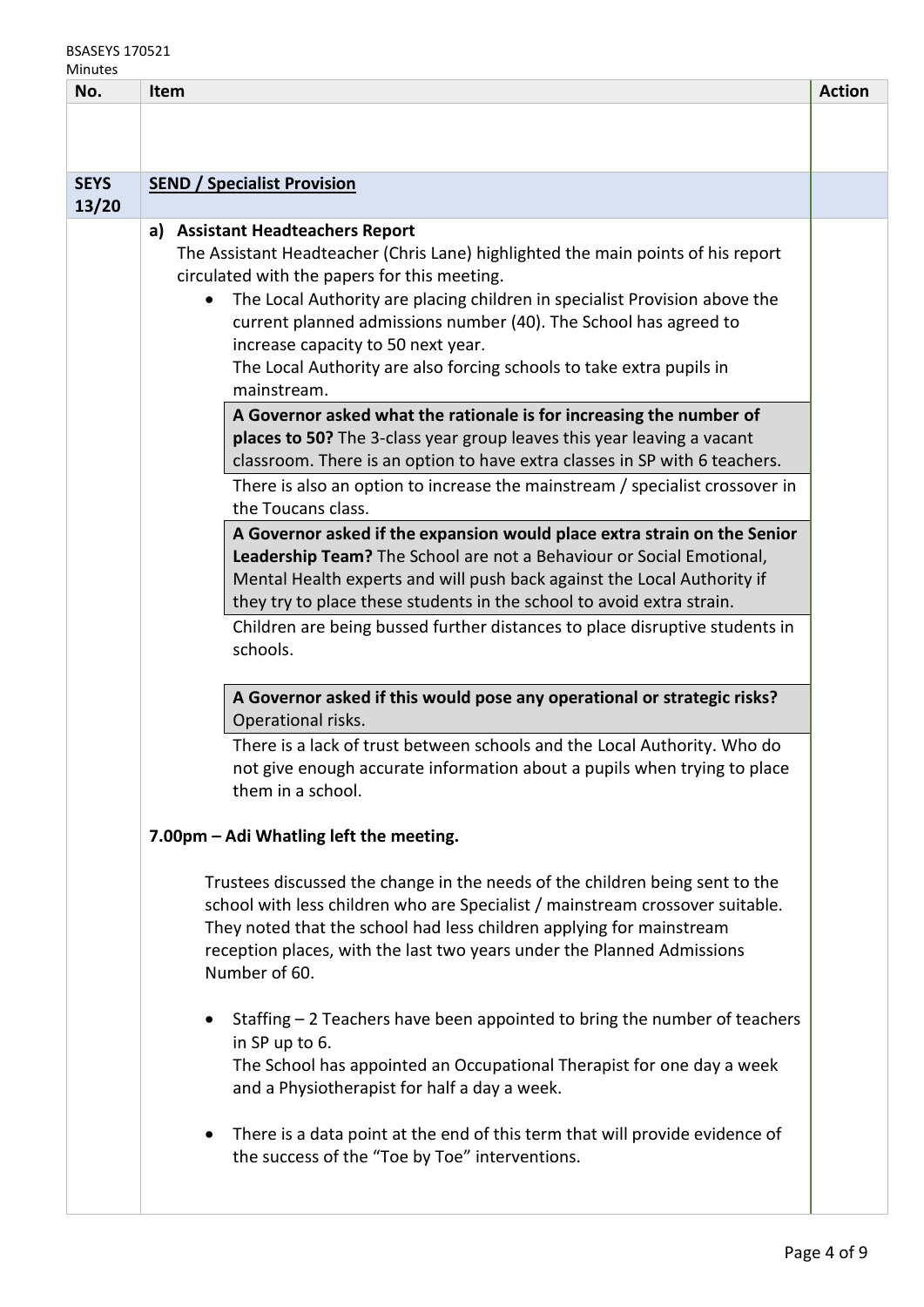| <u>IVIIIIULES</u><br>No. |    | <b>Item</b>                                                                                                              | <b>Action</b> |
|--------------------------|----|--------------------------------------------------------------------------------------------------------------------------|---------------|
|                          |    | b) Annual SEND report                                                                                                    |               |
|                          |    | The Assistant Headteacher will circulate the report via the clerk.                                                       |               |
|                          |    |                                                                                                                          |               |
|                          |    | c) Specialist Data report                                                                                                |               |
|                          |    | The Assistant Headteacher highlighted the categories used to report the data and                                         |               |
|                          |    | noted that the Cognitive data was very positive.                                                                         |               |
|                          |    |                                                                                                                          |               |
|                          |    | A Governor asked how many children were on the Primary Engagement step?                                                  |               |
|                          |    | This is about 50/50 in Toucans and Early Years.                                                                          | <b>CL</b>     |
|                          |    | Action - Add numbers of pupils to the Specialist Data report.                                                            |               |
|                          |    | <b>PLIMS</b>                                                                                                             |               |
|                          |    | The Assistant Headteacher noted that there are 5 steps to each outcome and the                                           |               |
|                          |    | school wants all specialist pupils to achieve 80% of the outcomes each year.                                             |               |
|                          |    | He noted the difficulty in completing the "My World" outcomes during the Covid-                                          |               |
|                          |    | 19 pandemic.                                                                                                             |               |
|                          |    | A Governor asked how much time is spent on PLIMS? Numeracy and Literacy                                                  |               |
|                          |    | take up 4 mornings a week interspersed with PLIMS. Plus, all day on a Friday.                                            |               |
|                          |    |                                                                                                                          |               |
|                          |    | A Governor asked if the targets are too high and should there be smaller steps to                                        |               |
|                          |    | demonstrate progress? Children who have joined the school recently have vague                                            |               |
|                          |    | EHCP's. The School will assess them and set more specific targets.                                                       |               |
|                          |    |                                                                                                                          |               |
|                          |    | Governors discussed the balance between cognitive learning and PLIMS in the first<br>year of its implementation.         |               |
|                          |    |                                                                                                                          |               |
|                          |    |                                                                                                                          |               |
|                          |    | d) Specialist Case Study                                                                                                 |               |
|                          |    | Governors reviewed the case studies circulated with the papers for this meeting.                                         |               |
|                          |    | <b>Pupil A</b> – updated study.<br><b>Pupil B</b> $-$ A new pupil to the school.                                         |               |
|                          |    |                                                                                                                          |               |
|                          |    |                                                                                                                          |               |
|                          | e) | Funding for a child with EHCP who is unable to attend school.                                                            |               |
|                          |    | The Assistant Headteacher is in conversation with the Local Authority about                                              |               |
|                          |    | funding for a pupil with an EHCP who is not attending the school regularly.                                              |               |
|                          |    | It was noted that this is being exacerbated by a parent who is refusing to engage<br>with the school or local authority. |               |
|                          |    |                                                                                                                          |               |
|                          |    |                                                                                                                          |               |
|                          | f) | <b>PSHE Governor</b>                                                                                                     |               |
|                          |    | The role is intended to help with the thread of Mental Health awareness for the                                          |               |
|                          |    | Board.                                                                                                                   |               |
|                          |    | Trustees noted that it is currently more important to monitor the expenditure of                                         |               |
|                          |    | the Catch-up funding.                                                                                                    |               |
|                          |    |                                                                                                                          |               |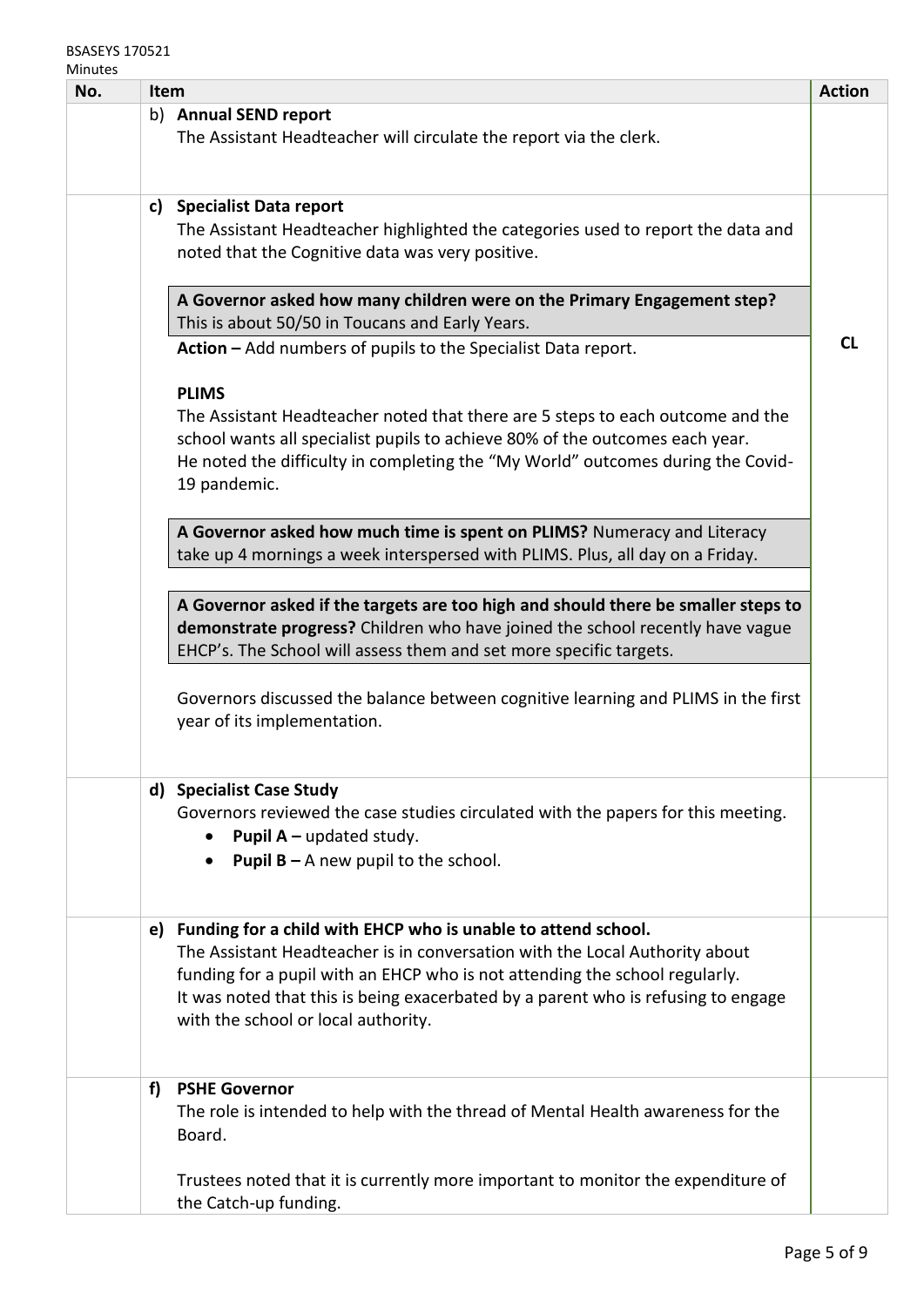## BSASEYS 170521 **Minutes**

| iviinutes<br>No.     | Item                                                                                                                                                                                                                                                                                                                          | <b>Action</b> |  |  |
|----------------------|-------------------------------------------------------------------------------------------------------------------------------------------------------------------------------------------------------------------------------------------------------------------------------------------------------------------------------|---------------|--|--|
|                      | The SEND Governor will include this in their discussions with the Assistant<br>Headteacher.                                                                                                                                                                                                                                   |               |  |  |
| <b>SEYS</b><br>14/20 | Wellbeing                                                                                                                                                                                                                                                                                                                     |               |  |  |
|                      | a) Staff Wellbeing<br>Trustees noted the Staff survey results included in the Headteachers report and<br>the accompanying data circulated before the meeting.<br>A Governor asked about the theme of a disconnect between Mainstream and<br>Specialist staff? This is actually only 2 comments from members of the Specialist |               |  |  |
|                      | team. This has not been helped by the restrictions in place during the Covid-19<br>pandemic.                                                                                                                                                                                                                                  |               |  |  |
|                      | There are more positive comments in response to Question 7.                                                                                                                                                                                                                                                                   |               |  |  |
|                      | Trustees discussed the point that there had always been a disconnect and that it<br>will form part of the Governors "bigger picture" vision discussions.                                                                                                                                                                      |               |  |  |
|                      | A Governor asked what will be done about the comments about lack of<br>information from Team Leaders? The Team Leaders now meet regularly with the<br>Headteacher to ensure they have the current information to pass onto their team.                                                                                        |               |  |  |
|                      | A Governor asked about the challenge of feeding back to all the staff? There will<br>be written feedback, which is the best way to reach all the staff that can work<br>between 7.30am and 6.30pm.                                                                                                                            |               |  |  |
|                      | A Governor asked if there is support for all staff who are struggling? Yes - for all<br>staff that come forward.                                                                                                                                                                                                              |               |  |  |
|                      |                                                                                                                                                                                                                                                                                                                               |               |  |  |
| <b>SEYS</b><br>15/20 | <b>Equalities Objectives</b>                                                                                                                                                                                                                                                                                                  |               |  |  |
|                      | <b>Progress report</b><br>a)                                                                                                                                                                                                                                                                                                  |               |  |  |
|                      | The full Equalities report is available on the school website.                                                                                                                                                                                                                                                                |               |  |  |
|                      | The Headteacher highlighted his concerns about the attendance of<br>$\bullet$<br>Vulnerable and Pupil Premium children. The overall attendance figure is<br>good but there is a dip in Specialist children who are also on the FSM and<br>PP list.                                                                            |               |  |  |
|                      | There have been two recent reports of racist comments. These are by<br>children in Specialist who may not have an understanding of what they<br>might say.<br>There is pressure from families to have a more positive equalities policy                                                                                       |               |  |  |
|                      | and for the school to be more pro-active.                                                                                                                                                                                                                                                                                     |               |  |  |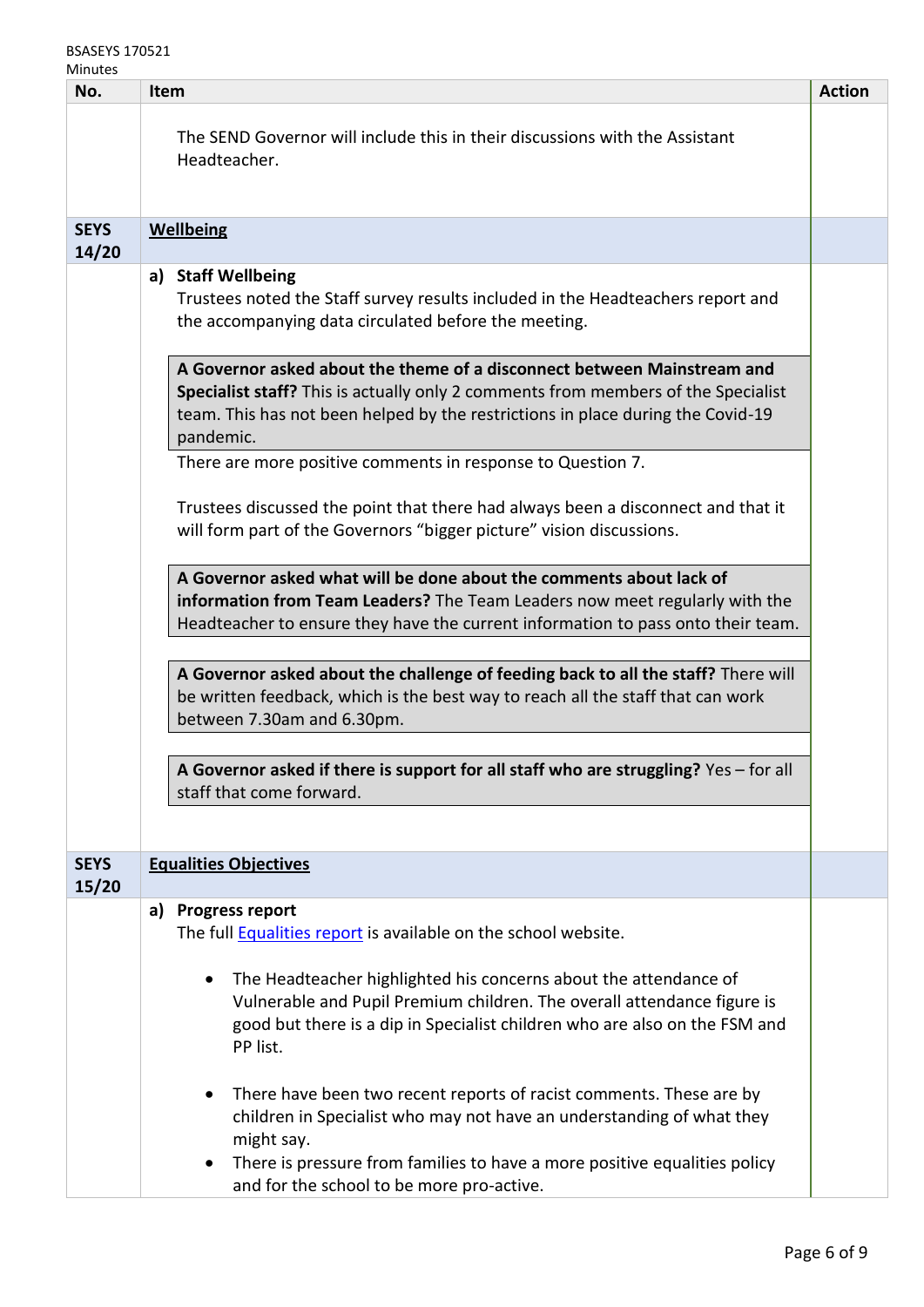| No.         | Item                                                                                                                                                                                               | <b>Action</b> |
|-------------|----------------------------------------------------------------------------------------------------------------------------------------------------------------------------------------------------|---------------|
|             |                                                                                                                                                                                                    |               |
|             | A Governor asked if the school will consider a wider conversation about                                                                                                                            |               |
|             | prejudices/differences? Yes - it will be good to include more voices.                                                                                                                              |               |
|             | Questions will be added at interview to raise awareness with new staff.                                                                                                                            |               |
|             | Governors discussed the reporting of incidents in Specialist Provision and were<br>assured that they are always recorded.                                                                          |               |
| <b>SEYS</b> |                                                                                                                                                                                                    |               |
| 16/20       | <b>Themed Policies</b>                                                                                                                                                                             |               |
|             | a) Policy Grid                                                                                                                                                                                     |               |
|             | The clerk reviewed the Policies relating to the SEYS theme.                                                                                                                                        |               |
|             |                                                                                                                                                                                                    |               |
|             | b) Policies for Approval                                                                                                                                                                           |               |
|             | It was noted that the Early Years Foundation Stage policy is currently being                                                                                                                       |               |
|             | updated and will be approved in the next academic year.                                                                                                                                            |               |
|             |                                                                                                                                                                                                    |               |
|             |                                                                                                                                                                                                    |               |
|             | <b>Governor Meeting - Final Section</b>                                                                                                                                                            |               |
|             | <b>Chaired by Julie Summerhayes (Chair of Governors)</b>                                                                                                                                           |               |
| G80/20      | <b>Minutes of Previous Meeting</b>                                                                                                                                                                 |               |
|             |                                                                                                                                                                                                    |               |
|             | An amendment was made to the answer of a question on page 6 of the minutes to<br>highlight that it was "A very small number of children"                                                           |               |
|             | Clare Bolton proposed that Governors approve the minutes of the meeting 26 April<br>2021. Seconded by Stuart Clowes and approved by all present.<br><b>Abstentions: 0</b><br>Against: 0<br>For: 11 |               |
|             | [Governors not present at the meeting abstained from approving the minutes]                                                                                                                        |               |
| G81/20      | <b>Papers for Information</b>                                                                                                                                                                      |               |
|             |                                                                                                                                                                                                    |               |
|             | None.                                                                                                                                                                                              |               |
|             |                                                                                                                                                                                                    |               |
| G82/20      | <b>Matters Arising</b>                                                                                                                                                                             |               |
|             |                                                                                                                                                                                                    |               |
|             | None.                                                                                                                                                                                              |               |
|             |                                                                                                                                                                                                    |               |
| G83/20      | <b>Governors Visits and Training</b>                                                                                                                                                               |               |
|             |                                                                                                                                                                                                    |               |
|             | <b>Governors Visits' to School</b><br>a)                                                                                                                                                           |               |
|             | JS - Regular meeting with Headteacher.                                                                                                                                                             |               |
|             | SC, AT, HF - Curriculum Briefing with CL                                                                                                                                                           |               |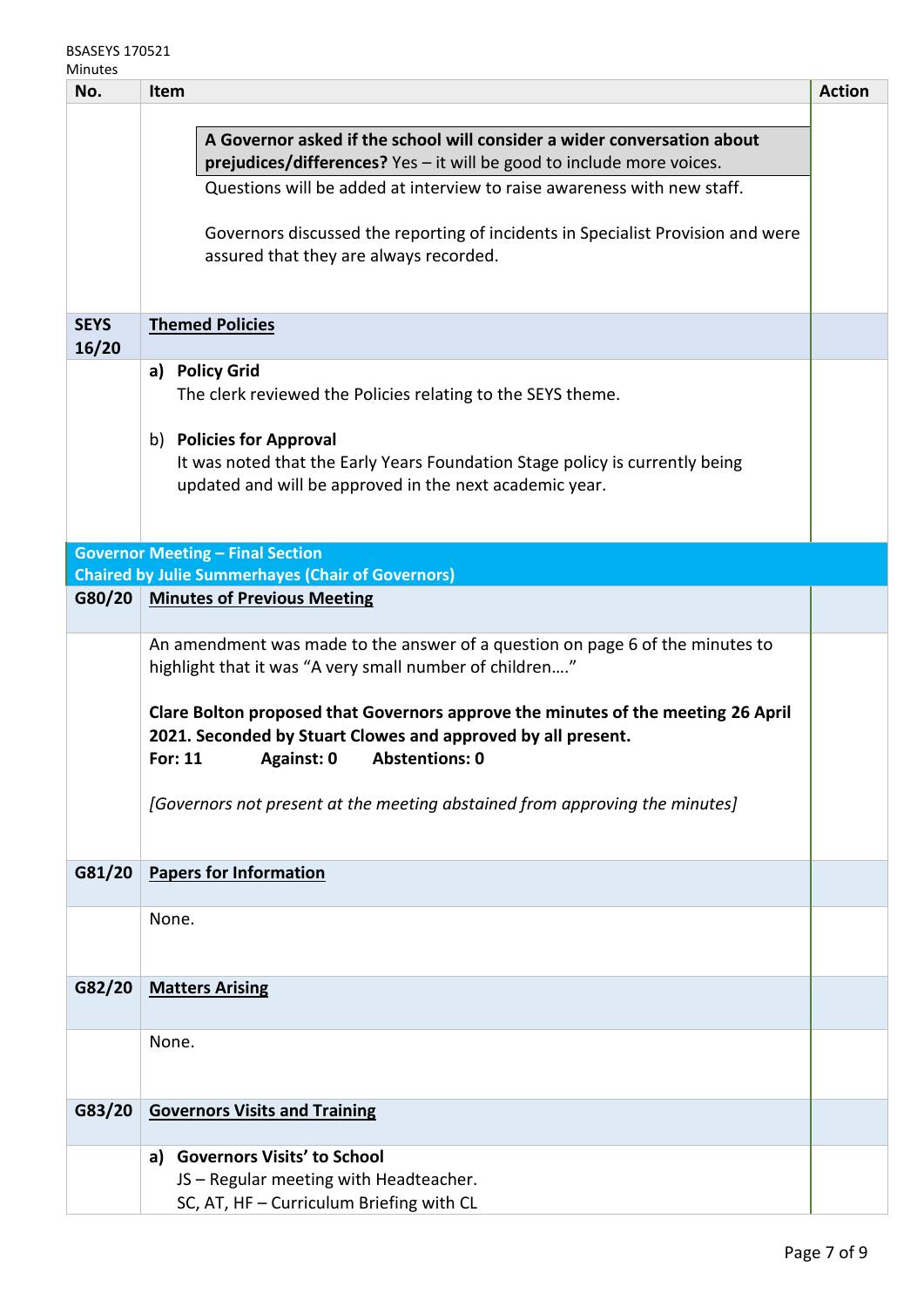| No.    | <b>Item</b>                                                                          | <b>Action</b> |
|--------|--------------------------------------------------------------------------------------|---------------|
|        | MH-Teacher Interviews                                                                |               |
|        | AW - School Assembly and tour.                                                       |               |
|        |                                                                                      |               |
|        |                                                                                      |               |
|        | b) Engagement with Senior and Subject leaders                                        |               |
|        | Team Leaders will give presentations to the Governors at future meetings and         |               |
|        | answer questions on their subject areas.                                             |               |
|        | Maths presentation at the June meeting.                                              |               |
|        |                                                                                      |               |
|        | c) Governor Training                                                                 |               |
|        | GJ - Clerks Briefing                                                                 |               |
|        |                                                                                      |               |
| G84/20 | <b>Procedural Matters</b>                                                            |               |
|        |                                                                                      |               |
|        | a) Clerks Briefing                                                                   |               |
|        | The Clerk highlighted the main points of the notes circulated with the papers for    |               |
|        | this meeting.                                                                        |               |
|        |                                                                                      |               |
|        | b) Re-appointment of Governor                                                        |               |
|        | The members have re-appointed Julie Summerhayes for a further four-year term.        |               |
|        |                                                                                      |               |
|        |                                                                                      |               |
| G85/20 | <b>Any Other Business</b>                                                            |               |
|        | None.                                                                                |               |
|        |                                                                                      |               |
|        |                                                                                      |               |
| G86/20 | Date, time, and place of the next meeting                                            |               |
|        |                                                                                      |               |
|        | The next meeting of the Board of Governors will be on                                |               |
|        | Monday 14 June 2021 - SEYS                                                           |               |
|        | Via Microsoft Teams                                                                  |               |
|        | All meetings will start at 6.00pm                                                    |               |
|        |                                                                                      |               |
|        | Governors discussed holding "Face to Face" meetings and noted that they may be       |               |
|        | able to hold the meetings on 5 and 12 July 2021 in the school with an option to join |               |
|        | virtually, will be dependent on the Step 4 of the England Roadmap.                   |               |
|        |                                                                                      |               |
|        |                                                                                      |               |
|        | The Chair thanked everybody for attending the meeting.                               |               |
|        |                                                                                      |               |
|        |                                                                                      |               |
|        |                                                                                      |               |
|        |                                                                                      |               |
|        |                                                                                      |               |